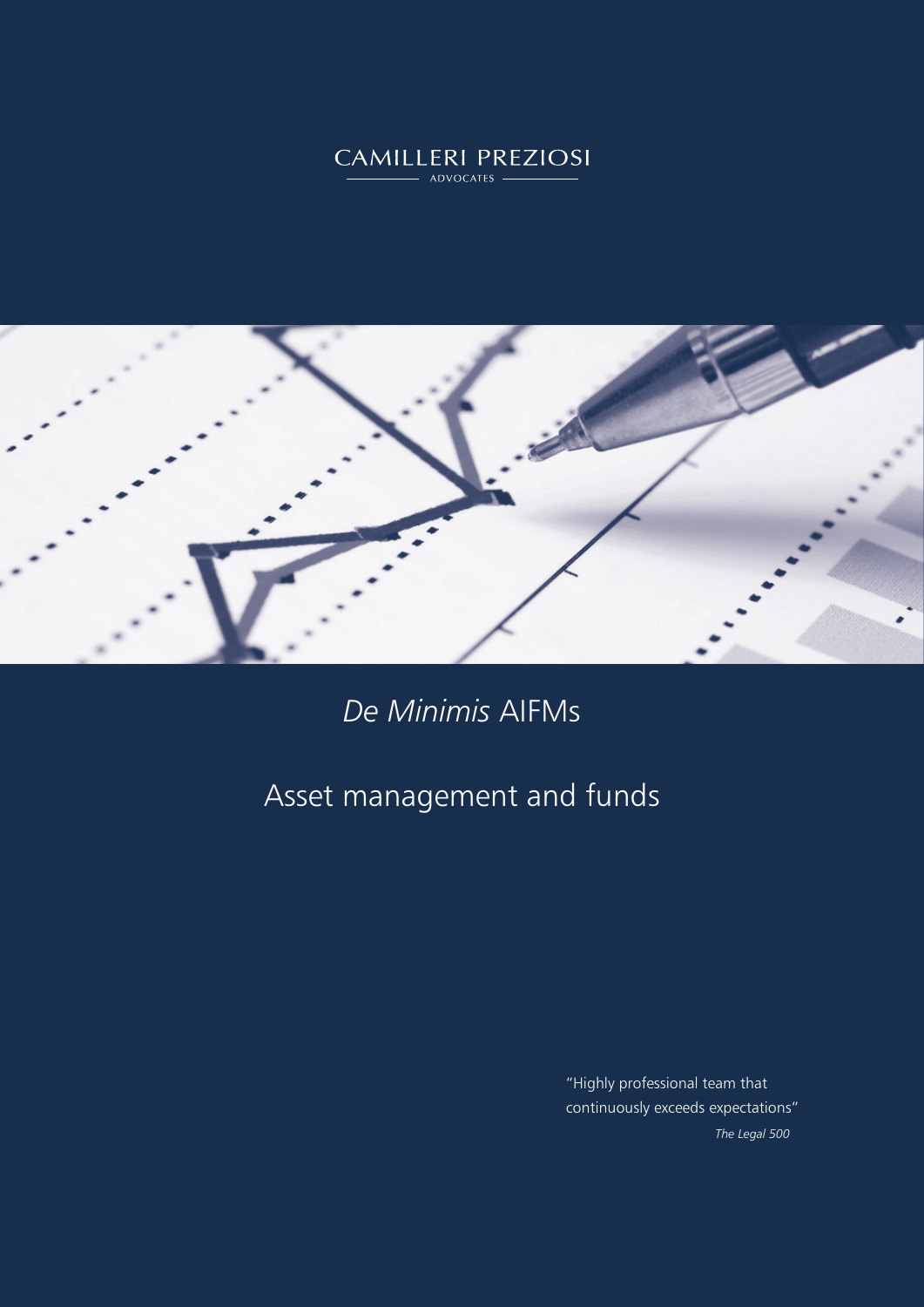#### INTRODUCTORY REMARKS

The *de minimis* regime, outlined in Article 3 of the Alternative Investment Fund Managers Directive (the "AIFMD"), allows Alternative Investment Fund Managers ("AIFMs") having assets under management ("AuM") below certain thresholds to opt for a lighter regime rather than the full AIFM regime. This is available to AIFMs which:

- a) Either directly or indirectly, through a company with which the AIFM is linked by common management or control, or by a substantive direct or indirect holding, manage portfolios of Alternative Investment Funds ("AIFs") whose AuM, including any assets acquired through use of leverage, in total do not exceed a threshold of EUR 100 million; or
- b) Either directly or indirectly, through a company with which the AIFM is linked by common management or control, or by a substantive direct or indirect holding, manage portfolios of AIFs whose AuM in total do not exceed a threshold of EUR 500 million when the portfolios of AIFs consist of AIFs that are unleveraged and have no redemption rights exercisable during a period of 5 years following the date of initial investment in each AIF.

This delineation is necessary to ensure that small-scale AIFMs are not disproportionately regulated. In fact, once authorised as such, a *de minimis* AIFM will be exempt from complying with the provisions of the AIFMD and will be able to avail itself of the current local Professional Investor Fund ("PIF") Regime, with the exception of certain reporting requirements towards the Malta Financial Services Authority (the "MFSA") as regards:

- i. the investment strategies of the AIFs under management;
- ii. the main instruments in which the AIFs under management are trading; and
- iii. the principal exposures and most important concentrations of the AIFs under management.

Notwithstanding its right to be treated as a *de minimis* AIFM, any AIFM whose assets under management fall below the above thresholds may choose to opt in to the AIFMD framework. This would render it subject to all of the obligations applicable to full-scope AIFMs but would also enable it to make use of the EU passporting rights deriving from the AIFMD.

In veering from the minimum registration requirement imposed by the AIFMD, the MFSA has opted to apply a minimum licencing regime for *de minimis* AIFMs, as it considers that it is in the best interest of AIFMs to be licensed when dealing with potential investors.

## CALCULATION OF AUM

The total value of AuM is key in determining whether an AIFM falls within the remit of the AIFMD. In computing the total value of AuM:

- AIFs managed by AIFM for which the AIFM has delegated functions shall be included in the calculation, whilst portfolios of AIFs that the AIFM is managing under delegation shall be excluded;
- Each derivative instrument position, including any derivative embedded in transferable securities shall be converted into its equivalent position in the underlying assets of that derivative and shall not be valued at its mark-to-market value;
- Investments in other AIFs managed by the same externally appointed AIFM, as well as any UCITS managed by the AIFM may be excluded from the calculation of the AIFM's AuM; and
- Where one compartment within an internally or externally managed AIF invests in another compartment of that AIF, that investment may be excluded from the calculation.

## MONITORING OF AUM

*De minimis* AIFMs shall establish, implement and apply procedures to monitor on an ongoing basis the total value of AuM. Where the total value of AuM exceeds the above prescribed thresholds and the AIFM considers that the situation is not of a temporary nature, it shall apply for an extension to its *de minimis* Category 2 Licence to a full AIFM Category 2 Licence. This application shall be made within 30 days from the date of notification to the MFSA.

#### ORGANISATIONAL REQUIREMENTS

#### *Delegation*

In the event that the *de minimis* Licence Holder wishes to delegate functions to third parties, it shall first notify the MFSA. Such notification shall include details of the nature of functions to be delegated and of the entity or entities to which such functions are to be delegated. Outsourcing of important operational functions may not be undertaken in such a way as to materially impair the quality of the AIFMs internal control and the ability of the MFSA to monitor its compliance with all obligations. When the *de minimis* AIFM outsources critical or important operational functions, it shall not absolve the *de minimis* AIFM from responsibility.

#### *Risk Management*

The *de minimis* Licence Holder shall establish, implement and maintain adequate risk management policies and procedures in respect of the schemes under management. It shall also adopt effective arrangements, processes and mechanisms to manage the risks relating to the schemes' activities, processes and systems.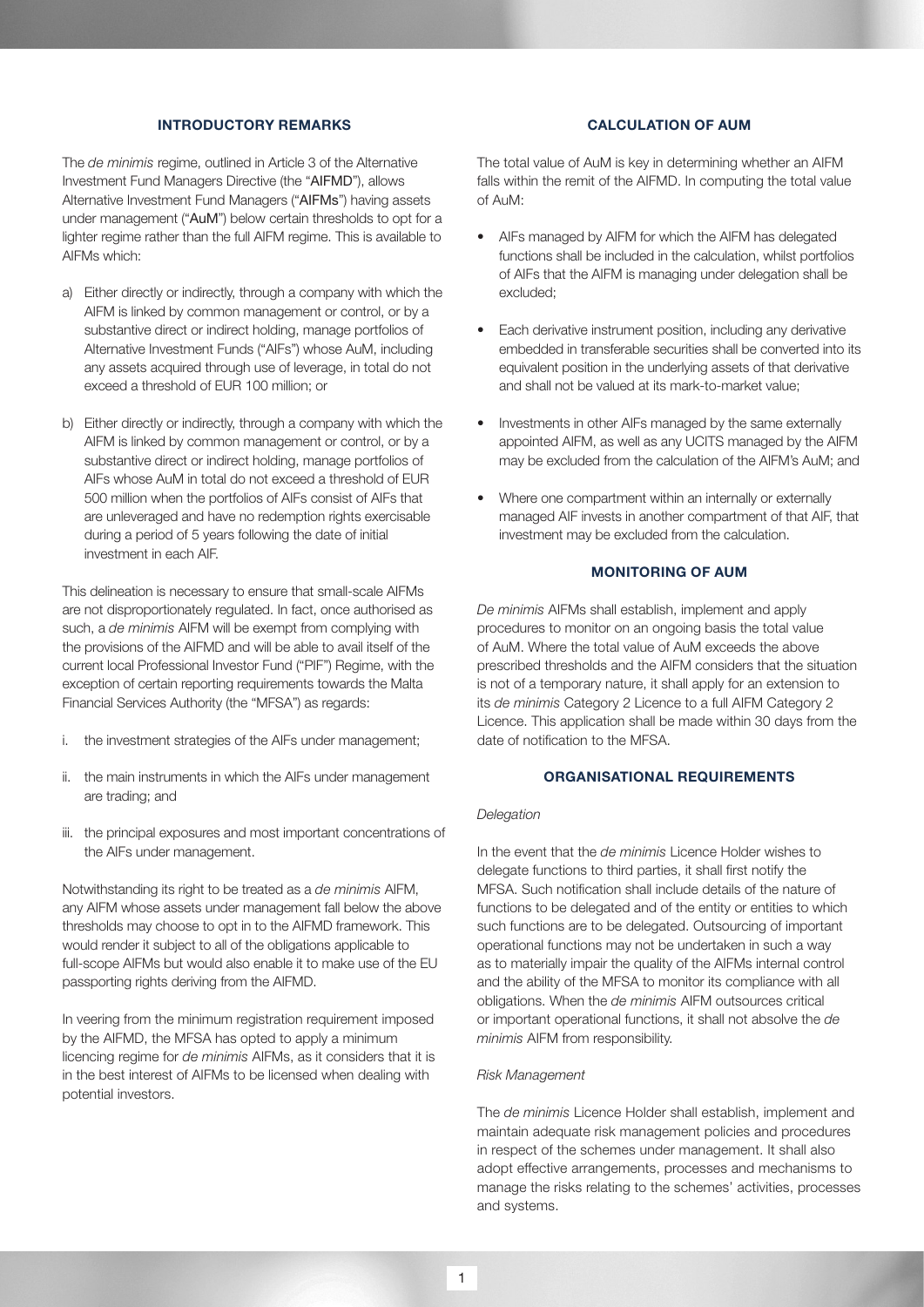#### CONDUCT OF BUSINESS – CONFLICTS OF INTEREST

The *de minimis* AIFM shall ensure that all information, including marketing communications addressed to investors or potential investors is accurate, fair, clear and not misleading. It shall also maintain effective organisational arrangements with a view to preventing conflicts of interest from adversely affecting the interests of investors in the schemes under its management.

## LIAISON WITH THE MFSA

#### *The de minimis AIFM must inter alia inform the MFSA of:*

- A change in (i) its business name, (ii) address or (iii) information communicated to the MFSA for initial authorisation;
- The departure of a Director or Senior Manager;
- Any evidence of fraud, dishonesty or irregular behaviour by a member of the Licence Holder's staff;
- The ultimate beneficial ownership of any party directly or indirectly controlling 10 per cent or more of the AIFMs share capital on becoming aware of the situation;
- A decision to make a material claim on any insurance policy and/or the initiation of any legal proceedings of a material nature by or against the AIFM; and
- The establishment of a branch abroad or the application to an overseas Regulator to undertake any form of licensable activity outside Malta.

## *Matters which require the prior approval of the MFSA:*

- Any change to share capital or the rights of shareholders;
- The acquisition of 10% or more of the voting share capital of another company;
- The taking of any steps to cease investment services business;
- The agreement to sell or merge the whole or any part of its undertaking;
- The appointment of a Director, Senior Manager, Compliance Officer, Money Laundering Reporting Officer and any persons engaged in portfolio management, risk management or investment advice; and
- The change in the responsibilities of a Director or Senior Manager.

## FINANCIAL RESOURCES

The *de minimis* AIFM shall maintain financial resources sufficient for the proper performance of its functions and shall have adequate funds to enable it to conduct its business effectively and to meet its liabilities. Without prejudice to the foregoing, the *de minimis* AIFM shall have an initial capital of €125,000 which shall be maintained on an on-going basis.

## *DE MINIMIS* LICENCE HOLDERS MARKETING AIFS IN MALTA TO RETAIL INVESTORS

Where an AIF is to be marketed to retail investors in Malta, the AIF or the *de minimis* AIFM (on its behalf) shall submit an application to the MFSA requesting authorisation therefrom. The application shall be accompanied by: (i) A prospectus of the AIF; and (ii) A declaration by the directors of the *de minimis* AIFM that the AIF is not a complex financial instrument in terms of MiFID. The licence holder shall ensure that any marketing communication which is received by retail investors or potential retail investors is fair, clear and not misleading and satisfies the conditions listed in SLCs 46-58 of Part BIII of the Investment Services Rules for Investment Services Providers.